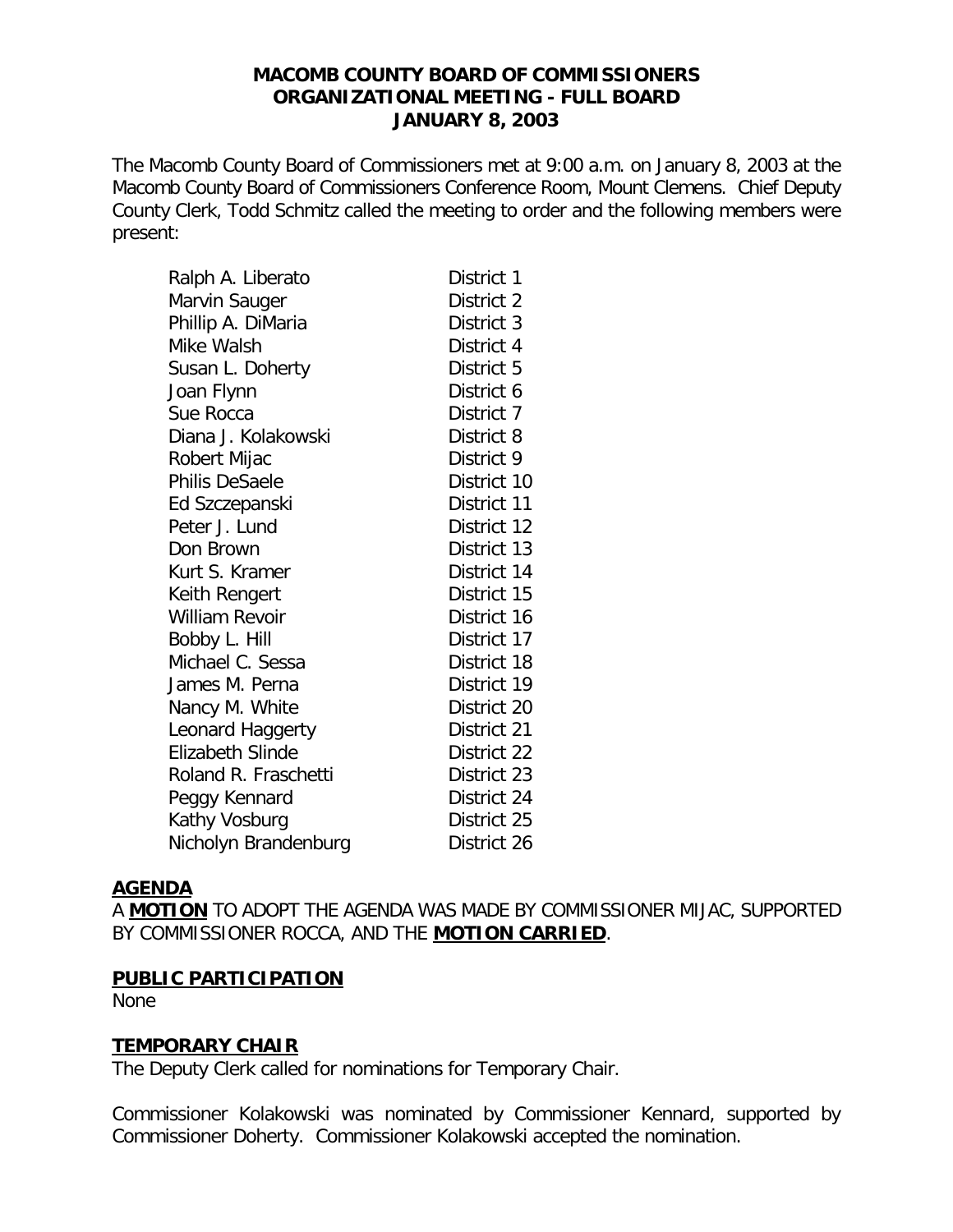There were **NO** other nominations. Nominations were **CLOSED**.

A vote was taken.

# **COMMISSIONER KOLAKOWSKI ELECTED TEMPORARY CHAIR.**

## **CHAIR**

Temporary Chair Kolakowski called for nominations for Chair.

Commissioner Walsh nominated Commissioner White, supported by Commissioner DeSaele. Commissioner White accepted the nomination.

Commissioner Slinde nominated Commissioner Liberato, supported by Commissioner Brandenburg. Commissioner Liberato accepted the nomination.

There were **NO** other nominations. Nominations were **CLOSED**.

| <b>ROLL CALL VOTE FOR CHAIR</b> |              |                 |  |  |
|---------------------------------|--------------|-----------------|--|--|
|                                 | <b>WHITE</b> | <b>LIBERATO</b> |  |  |
| <b>BRANDENBURG</b>              |              | X               |  |  |
| <b>BROWN</b>                    |              | Χ               |  |  |
| <b>DESAELE</b>                  | Χ            |                 |  |  |
| <b>DIMARIA</b>                  | Χ            |                 |  |  |
| <b>DOHERTY</b>                  | Χ            |                 |  |  |
| <b>FLYNN</b>                    | Χ            |                 |  |  |
| <b>FRASCHETTI</b>               | X            |                 |  |  |
| <b>HAGGERTY</b>                 |              | Χ               |  |  |
| <b>HILL</b>                     |              | Χ               |  |  |
| <b>KENNARD</b>                  | Χ            |                 |  |  |
| KOLAKOWSKI                      | Χ            |                 |  |  |
| <b>KRAMER</b>                   | Χ            |                 |  |  |
| <b>LIBERATO</b>                 |              | Χ               |  |  |
| <b>LUND</b>                     | Χ            |                 |  |  |
| <b>MIJAC</b>                    | X            |                 |  |  |
| <b>PERNA</b>                    |              | Χ               |  |  |
| <b>RENGERT</b>                  | Χ            |                 |  |  |
| <b>REVOIR</b>                   | Χ            |                 |  |  |
| <b>ROCCA</b>                    |              | Χ               |  |  |
| SAUGER                          |              | X               |  |  |
| <b>SESSA</b>                    | X            |                 |  |  |
| <b>SLINDE</b>                   |              | X               |  |  |
| <b>SZCZEPANSKI</b>              | Χ            |                 |  |  |
| <b>VOSBURG</b>                  | X            |                 |  |  |
| <b>WALSH</b>                    | Χ            |                 |  |  |
| <b>WHITE</b>                    | Χ            |                 |  |  |
| <b>TOTAL</b>                    | 17           | 9               |  |  |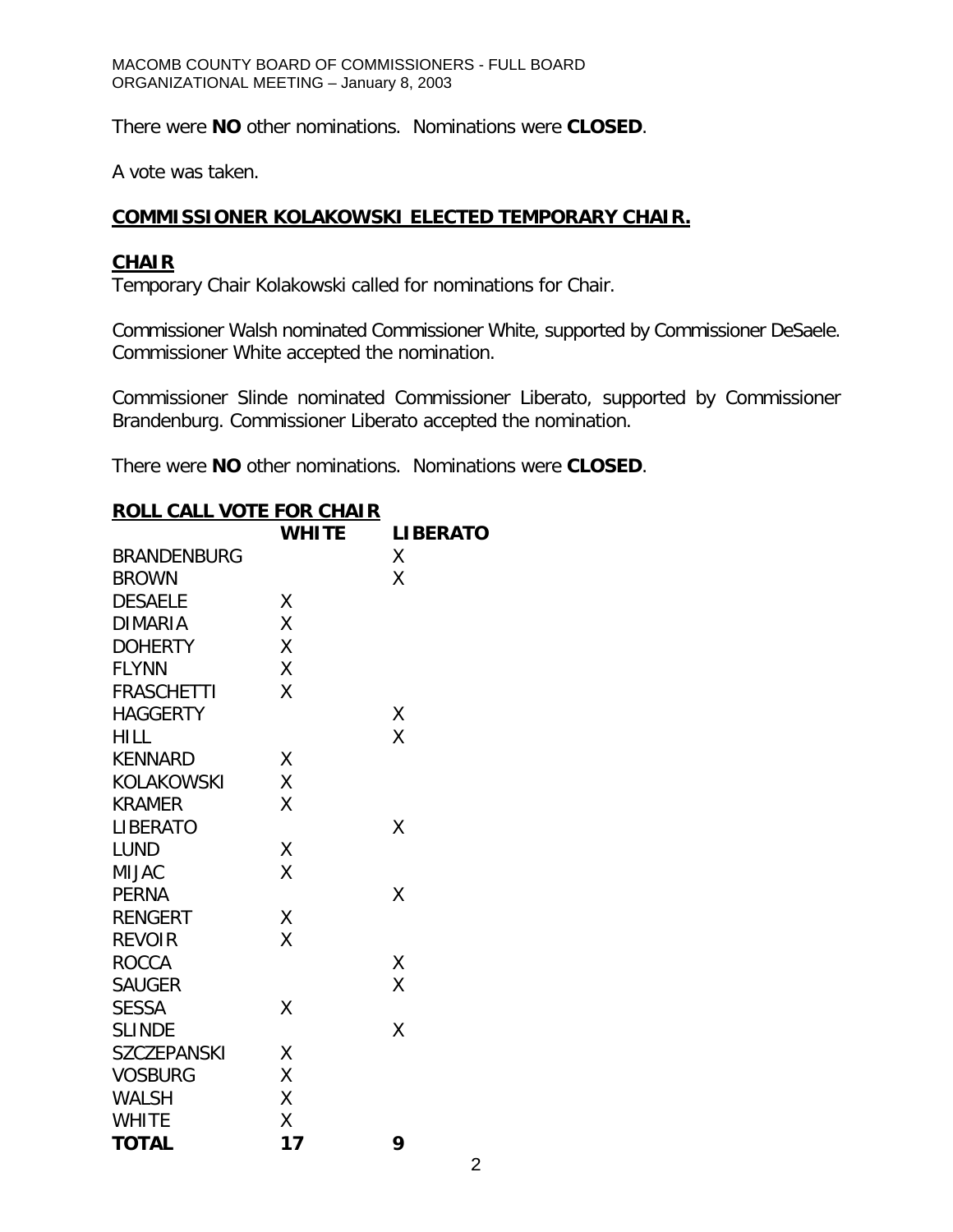## **COMMISSIONER WHITE ELECTED CHAIR - TWO-YEAR TERM EXPIRING DECEMBER 31, 2004**

## **VICE-CHAIR**

Temporary Chair Kolakowski called for nominations for Vice-Chair.

Commissioner DeSaele nominated Commissioner Lund, support by Commissioner Szczepanski. Commissioner Lund accepted the nomination.

Commissioner Liberato nominated Commissioner Perna, supported by Commissioner Haggerty. Commissioner Perna accepted the nomination.

There were **NO** other nominations. Nominations were **CLOSED**.

|                    | <b>LUND</b> | <b>PERNA</b> |
|--------------------|-------------|--------------|
| <b>BRANDENBURG</b> | Χ           |              |
| <b>BROWN</b>       | Χ           |              |
| <b>DESAELE</b>     | Χ           |              |
| <b>DIMARIA</b>     | Χ           |              |
| <b>DOHERTY</b>     | X           |              |
| <b>FLYNN</b>       | Χ           |              |
| <b>FRASCHETTI</b>  | X           |              |
| <b>HAGGERTY</b>    |             | Χ            |
| <b>HILL</b>        |             | X            |
| <b>KENNARD</b>     | Χ           |              |
| KOLAKOWSKI         | Χ           |              |
| <b>KRAMER</b>      | Χ           |              |
| LIBERATO           |             | X            |
| <b>LUND</b>        | Χ           |              |
| <b>MIJAC</b>       | Χ           |              |
| <b>PERNA</b>       |             | X            |
| <b>RENGERT</b>     | Χ           |              |
| <b>REVOIR</b>      | Χ           |              |
| <b>ROCCA</b>       | Χ           |              |
| <b>SAUGER</b>      |             | Χ            |
| <b>SESSA</b>       | X           |              |
| <b>SLINDE</b>      |             | Χ            |
| <b>SZCZEPANSKI</b> | Χ           |              |
| <b>VOSBURG</b>     | Χ           |              |
| <b>WALSH</b>       | Χ           |              |
| <b>WHITE</b>       | X           |              |
| <b>TOTAL</b>       | 20          | 6            |

#### **ROLL CALL VOTE FOR VICE-CHAIR**

**COMMISSIONER LUND ELECTED VICE-CHAIR - TERM ENDING DECEMBER 31, 2003.**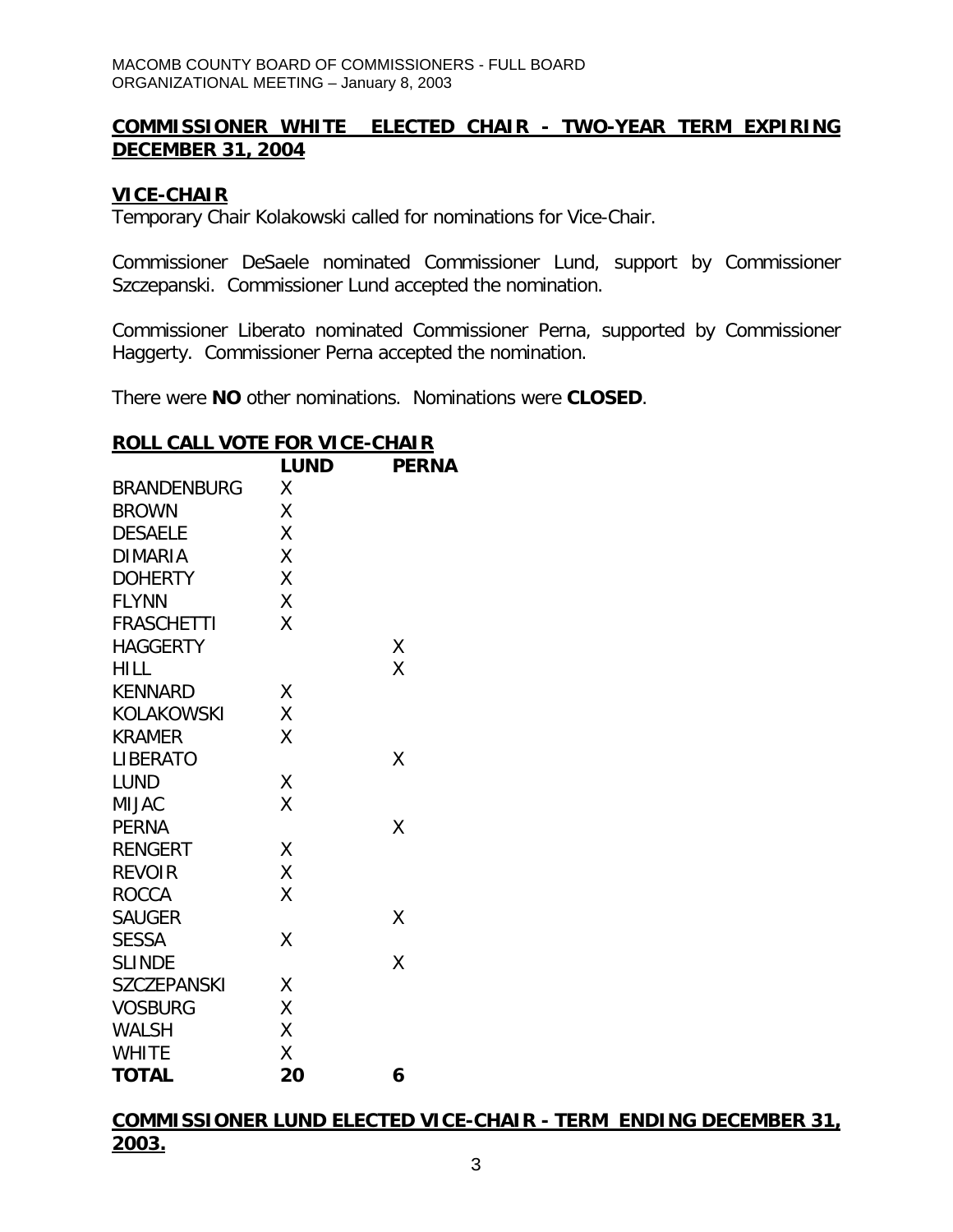## **SERGEANT-AT-ARMS**

Temporary Chair Kolakowski called for nominations for Sergeant-At-Arms.

Commissioner Flynn was nominated by Commissioner Doherty, supported by Commissioner Szczepanski. Commissioner Flynn accepted the nomination.

Commissioner Sauger was nominated by Commissioner Liberato, supported by Commissioner Rocca. Commission Sauger accepted the nomination.

There were **NO** other nominations. Nominations were **CLOSED**.

## **ROLL CALL VOTE FOR SERGEANT-AT-ARMS**

|                    | <b>FLYNN</b> | <b>SAUGER</b> |
|--------------------|--------------|---------------|
| <b>BRANDENBURG</b> |              | X             |
| <b>BROWN</b>       |              | Χ             |
| <b>DESAELE</b>     | Χ            |               |
| <b>DIMARIA</b>     | X            |               |
| <b>DOHERTY</b>     | X            |               |
| <b>FLYNN</b>       | Χ            |               |
| <b>FRASCHETTI</b>  | Χ            |               |
| <b>HAGGERTY</b>    |              | Χ             |
| <b>HILL</b>        |              | X             |
| <b>KENNARD</b>     | X            |               |
| <b>KOLAKOWSKI</b>  | X            |               |
| <b>KRAMER</b>      | Χ            |               |
| <b>LIBERATO</b>    |              | X             |
| <b>LUND</b>        | Χ            |               |
| <b>MIJAC</b>       | X            |               |
| <b>PERNA</b>       |              | Χ             |
| <b>RENGERT</b>     | Χ            |               |
| <b>REVOIR</b>      | X            |               |
| <b>ROCCA</b>       |              | Χ             |
| <b>SAUGER</b>      |              | X             |
| <b>SESSA</b>       | X            |               |
| <b>SLINDE</b>      |              | X             |
| <b>SZCZEPANSKI</b> | Χ            |               |
| <b>VOSBURG</b>     | Χ            |               |
| <b>WALSH</b>       | Χ            |               |
| <b>WHITE</b>       | Χ            |               |
| <b>TOTAL</b>       | 17           | 9             |

# **COMMISSIONER FLYNN ELECTED SERGEANT-AT-ARMS TERM ENDING DECEMBER 31, 2003.**

Chair White thanked those who elected her. She stated it is an honor and she takes her job very seriously and will carry forth the responsibility that she has been entrusted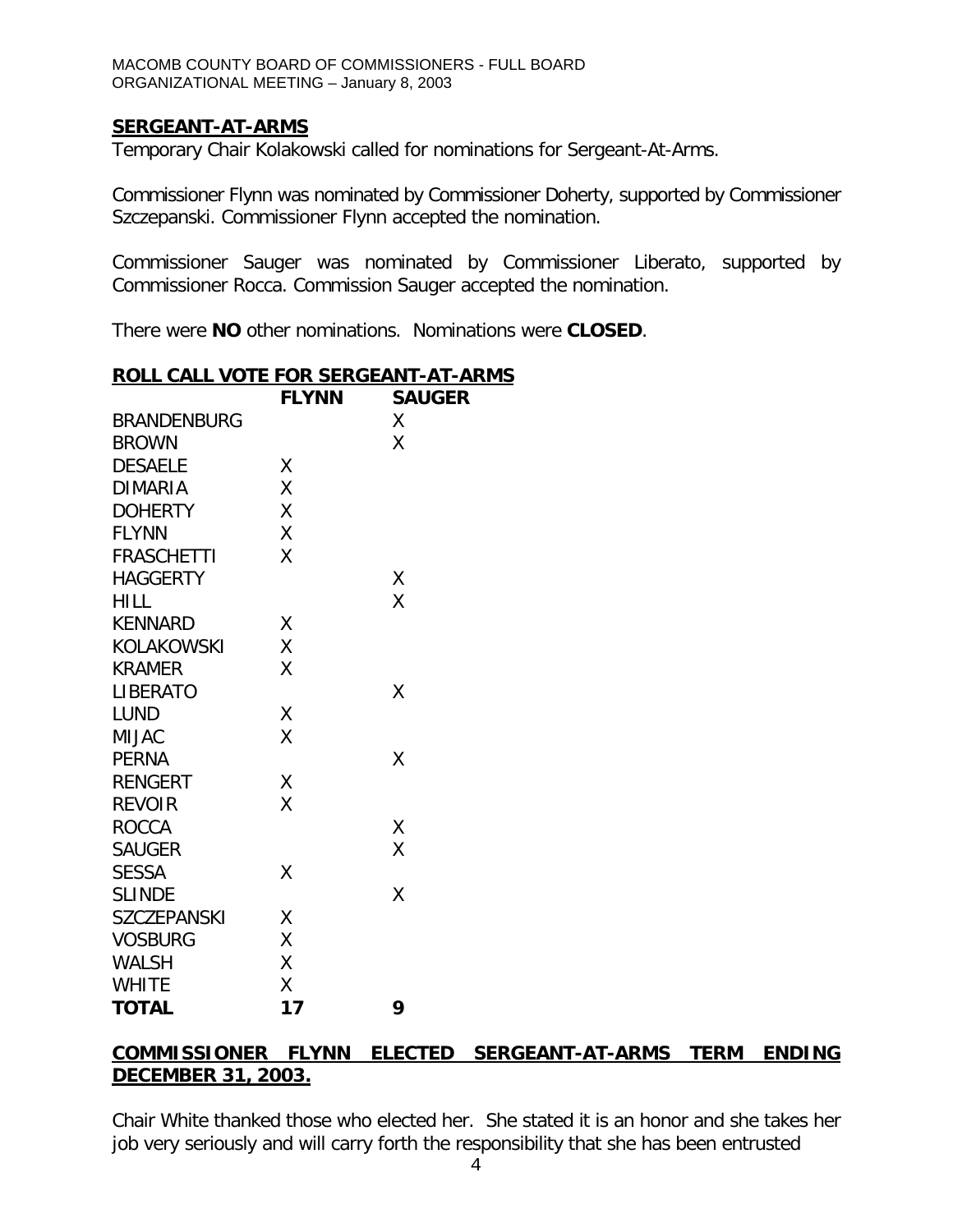with. Her hopes are to work as a team of twenty-six. She also thanked Commissioner Liberato for his services a Vice-Chairman and Commissioner Sauger for his service as Sergeant-At-Arms.

Chair White set the January Full Board meeting for Wednesday, January 15, 2003 at 9:00 a.m.

## **PUBLIC PARTICIPATION**

## *Jerry Sieja, 12927 Docksin, Sterling Heights*

Expressed his disappointment that full board meetings are not televised on cable television. Also feels that the people of Macomb County should be electing the officers on the board. He would like to see the Freedom Hill issue resolved.

#### **ROLL CALL ATTENDANCE**

| Ralph A. Liberato       | District 1  |
|-------------------------|-------------|
| Marvin Sauger           | District 2  |
| Phillip A. DiMaria      | District 3  |
| Mike Walsh              | District 4  |
| Susan L. Doherty        | District 5  |
| Joan Flynn              | District 6  |
| Sue Rocca               | District 7  |
| Diana J. Kolakowski     | District 8  |
| Robert Mijac            | District 9  |
| Philis DeSaele          | District 10 |
| Ed Szczepanski          | District 11 |
| Peter J. Lund           | District 12 |
| Don Brown               | District 13 |
| Kurt S. Kramer          | District 14 |
| Keith Rengert           | District 15 |
| <b>William Revoir</b>   | District 16 |
| Bobby L. Hill           | District 17 |
| Michael C. Sessa        | District 18 |
| James M. Perna          | District 19 |
| Nancy M. White          | District 20 |
| Leonard Haggerty        | District 21 |
| <b>Elizabeth Slinde</b> | District 22 |
| Roland R. Fraschetti    | District 23 |
| Peggy Kennard           | District 24 |
| Kathy Vosburg           | District 25 |
| Nicholyn Brandenburg    | District 26 |

#### **ADJOURNMENT**

A **MOTION** TO ADJOURN WAS MADE BY COMMISSIONER LIBERATO, SUPPORTED BY COMMISSIONER PERNA, AND THE **MOTION CARRIED.**